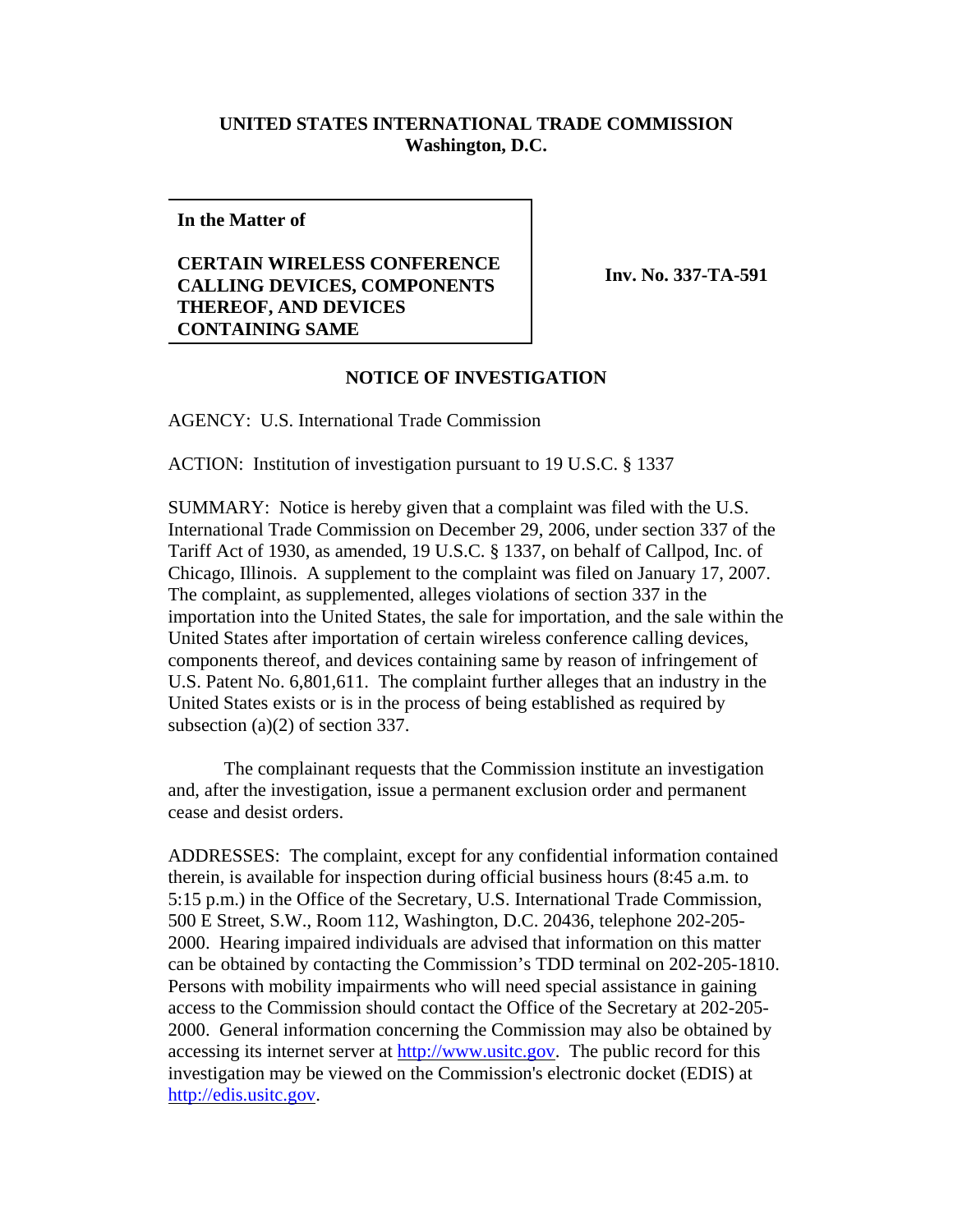FOR FURTHER INFORMATION CONTACT: David H. Hollander, Esq., Office of Unfair Import Investigations, U.S. International Trade Commission, telephone (202) 205-2746.

AUTHORITY: The authority for institution of this investigation is contained in section 337 of the Tariff Act of 1930, as amended, and in section 210.10 of the Commission's Rules of Practice and Procedure, 19 C.F.R. § 210.10 (2006).

SCOPE OF INVESTIGATION: Having considered the complaint, the U.S. International Trade Commission, on January 30, 2007, ORDERED THAT –

(1) Pursuant to subsection (b) of section 337 of the Tariff Act of 1930, as amended, an investigation be instituted to determine whether there is a violation of subsection (a)(1)(B) of section 337 in the importation into the United States, the sale for importation, or the sale within the United States after importation of certain wireless conference calling devices, components thereof, and devices containing the same by reason of infringement of one or more of claims 1, 3, 6, 9, 10, 12, and 15 of U.S. Patent No. 6,801,611, and whether an industry in the United States exists or is in the process of being established as required by subsection (a)(2) of section 337;

(2) For the purpose of the investigation so instituted, the following are hereby named as parties upon which this notice of investigation shall be served:

(a) The complainant is  $-$ 

Callpod, Inc. 850 W Jackson Boulevard # 260 Chicago, IL 60607

(b) The respondents are the following entities alleged to be in violation of section 337, and are the parties upon which the complaint is to be served:

> GN Netcom, Inc. 77 Northeastern Boulevard Nashua, NH 03062

GN Netcom A/S Metalbuen 66 2750 Ballerup, Denmark